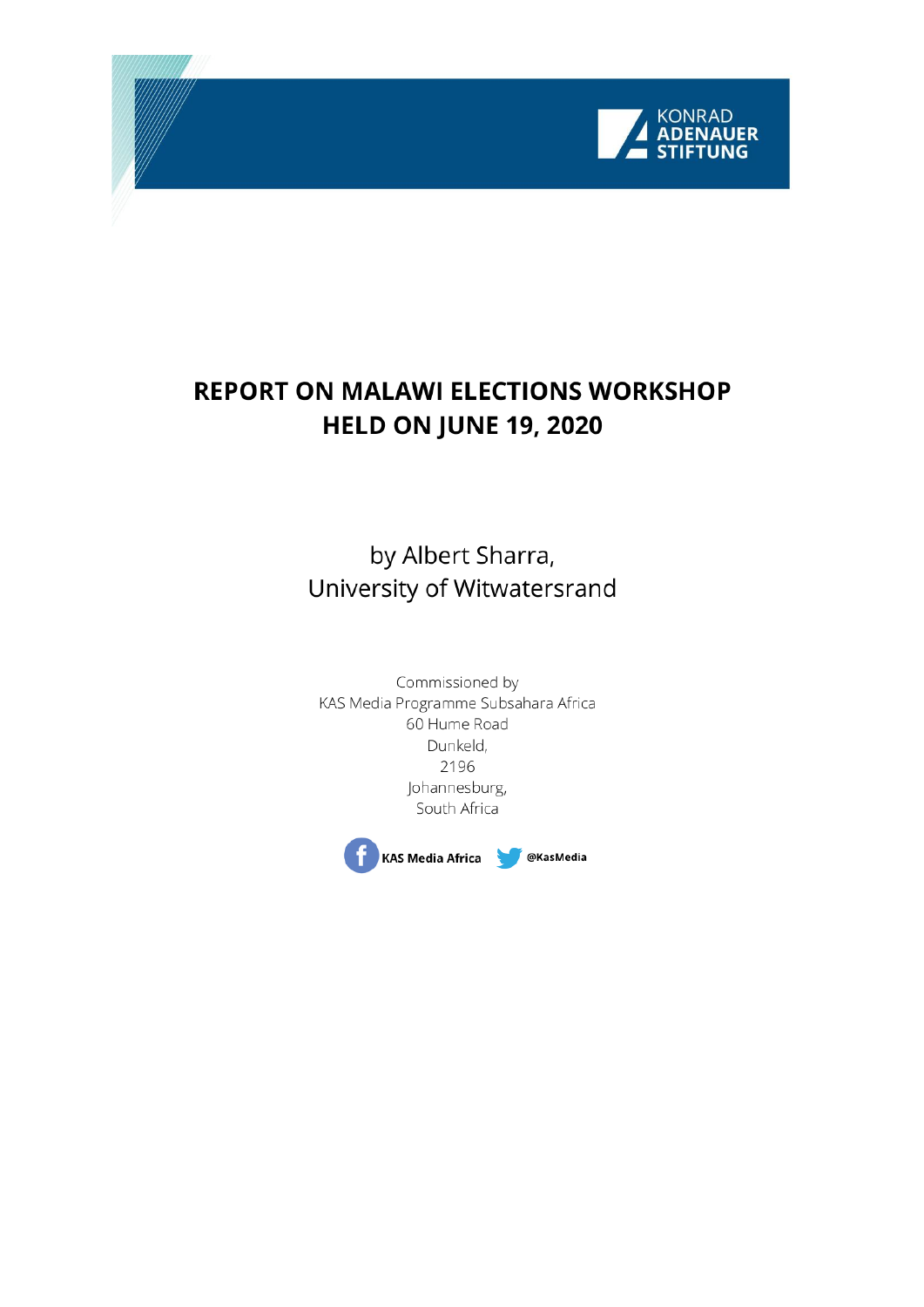

### **Introduction**

In 2018, KAS Media Africa partnered Centre for Education and Development (CFED) a local organization in Malawi founded by its scholar, Albert Sharra. The purpose was to contribute to the quality of journalism in Malawi, particularly during elections. The partnership saw KAS Media Africa and CFED holding a media training on political communication and elections reporting in Malawi in August 2018. The training was designed to help prepare the journalists ahead of the 2019 elections.

The training attracted 32 journalists from almost all major media houses including some community radios. A team of 10 experts, eight from University of Malawi, one from Malawi Electoral Commission (MEC) and a veteran editor, were hired to train the journalists. The training was conducted at Annie's Lodge in Zomba, Malawi and there was a good feedback from participants who claimed it was the first of its kind training with a focus on political communication, particularly how politicians' strategies can compromise the media and also citizens and their votes.

### **Nullification of the 2019 Malawi Elections**

Malawi successfully conducted its sixth democratic election on 21 May 2019. However, the opposition challenged the presidential results in court. After eight months of a court case hearing, the Malawi High Court sitting as Constitutional Court annulled the election results on February 3, 2020 and ordered a fresh presidential election within 150 days. Malawi Parliament settled for June 23, 2020 as the date for the fresh presidential election. In its quest to ensure there is always quality journalism during elections, KAS Media Africa and its partner CFED decided to engage the trainees again before the fresh elections.

#### **2020 Malawi election Webinar**

Planning for a possible second training of Malawi journalists remained uncertain due to the post-election violence which started just weeks after the incumbent president Peter Mutharika had been sworn in to rule the country for the next five years. The elections were nullified just weeks before Covid-19 outbreak hit Africa and since mid-March, no face to face events have been possible. KAS Media Africa gives high regards to quality journalism, politics, and elections and because of that, it decided to ensure it reaches its community of journalists in Malawi despite the Covid-19 pandemic. It, therefore, opted for a Zoom meeting.

On June 19, 2020, just four days to the polls, KAS Media Africa held a webinar through Zoom. The meeting was attended by all the 32 journalists it trained in 2018. Due to time and also the limitations that come with online meetings, we settled for four of the 10 experts who were engaged in 2018. These were Associate Professor of law Edge Kanyongolo, Associate Professor Yamikani Ndasauka and Jimmy Kainja from the University of Malawi, and Malawi Electoral Commission (MEC) director of media and public relations, Sangwani Mwafulirwa. The four spoke on legal issues in elections and journalism, media ethics and elections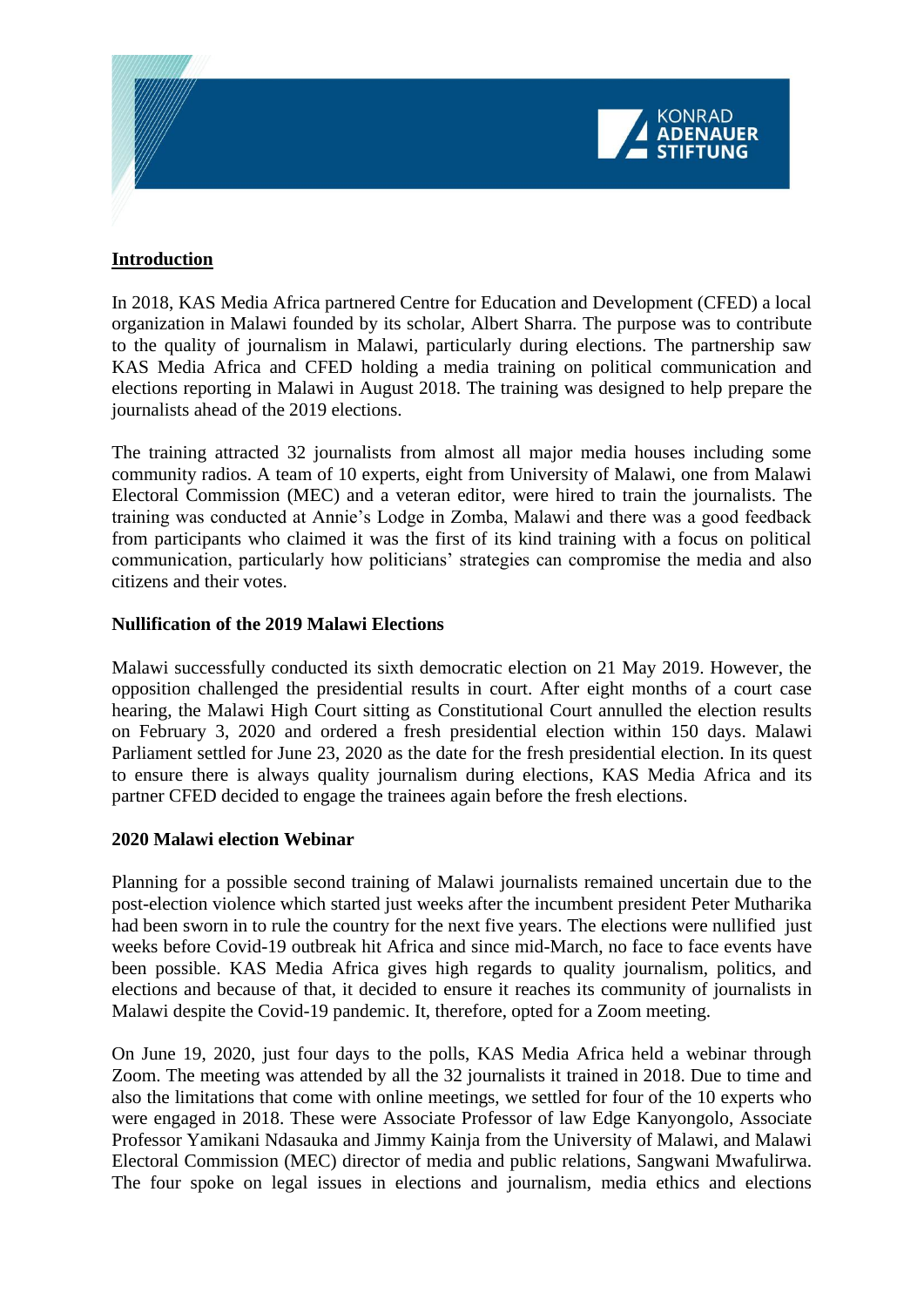

reporting, social media in times of elections, and MEC and media during elections, respectively.

The meeting begun at 6pm and the first to speak was Brigitte Read, KAS Media Africa programmes Manager. She shared with the participants the house rules. KAS Scholar, Albert Sharra was the moderator. He took over from Brigitte and introduced the KAS Media Africa Director Christoph Plate to the participants who were meeting him for the first time. The director spoke for about 5mins and in his speech, he commended the initiative to engage the journalists before the fresh elections and thanked both Albert and Brigitte for making it possible. He also extended his appreciation to the panelists and also the participants. He further congratulated a number of institutions that played a role in protecting democracy and the rule of law in Malawi.

Christoph said: "…Thanks to the brave judges, brave reporters and the population that said what they saw in 2019 was not correct."

He further said: "…there are many questions at stake here that go beyond the boundaries of Malawi but could have echoes on the rest of the continent, for example: if one can actually organize an election despite fighting a pandemic, or another question, what role does the EU, AU or UN consider itself when it comes to judging whether an election was fair or not, how will academics one day write the history of your country that for so long in the outside world was synonymous to brutal dictatorship under Hastings Kamuzu Banda. Malawi has shown its different image, from the clinches, you have shown a different image of your country and as the director of media in Sub-Saharan Africa, I am very thankful and I am looking forward to your deliberation and discussions tonight. I think we can all learn something from it and most of all, KAS Media Africa will be able to take the message of tonight's webinar into our discussions that we have with other people and organizations in Africa."

The director of KAS Media Africa also hinted on the forthcoming media programme that intends to bring back to the newsroom, some of the retired journalists to help the youthful journalists in the newsrooms. He said the newsroom has lost its big brains, and there is need to bring some of them back to help improve the quality of journalism, including individual responsibility. This resonated with one of the issues raised by the panelists that the public's trust on media is falling as shown by Afro-barometer reports. Of concern, according to the panelists are dwindling standards in media ethics principles which include truth-telling, independence, and media integrity.

## **Presentations**

The presentations were in four categories. All the presenters commended Malawi media for the job well done during the 2019 elections. They said it was a busy year for the media and the fact that they managed to give good coverage to all issues of public interests, needs to be commended.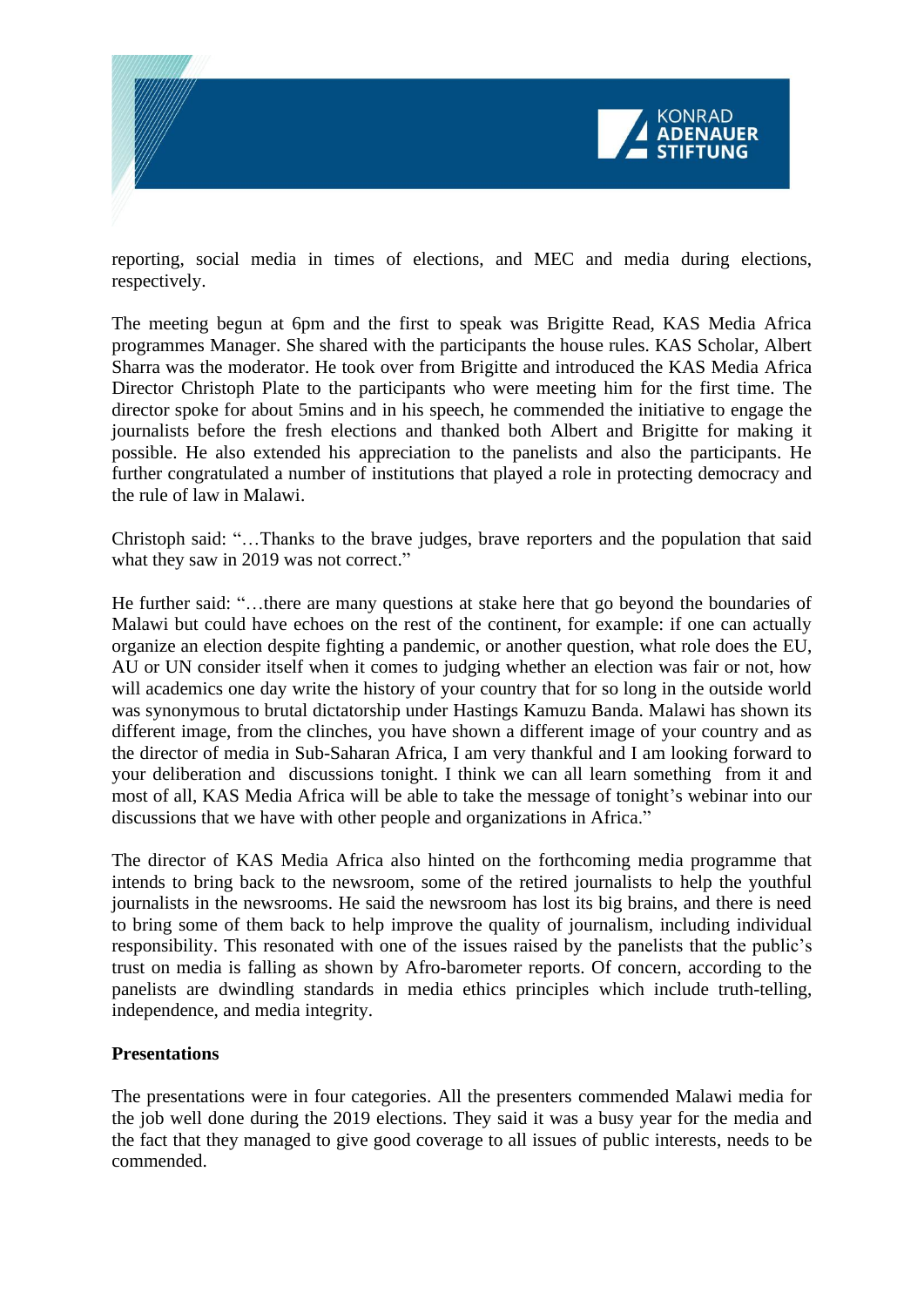

The first to make a presentation was Kainja who apart from commending the media, went on to highlight some of the shortfalls in the country's media. He highlighted the vulnerability of journalists to fake news and how it has become so easy to social media users to predict what news stories would make headlines in the mainstream media the following day. He tipped the journalists to always verify information and ask difficult questions before taking and publishing information on social media. On professional news gathering, Kainja asked journalists to prepare and avoid targeting sources with an already written story, saying this has affected the quality of reporting in that the reporters fail to capture the key points in the sources' responses. On the same, he warned journalists of partisan sources, a point which two of the participants, Christina Chiotha and Steve Chilundu echoed by saying there is indeed a serious problem in selecting sources and over-using of similar sources in the media which gives the public one side of the issue. Chiotha also noted that because of this kind of journalism, most of the stories are reactional and the reporting does not engage with the issues at hand.

Associate Professor Yamikani Ndasauka was next and spoke about ethics. His presentation centered more on fake news and also media ethics principles such as truth-telling, independence, and media integrity. He also said the 2020 Afro-barometer report shows that 59% of Malawians trust information that is coming from the media and this is a drop from 71% in 2014. The presenter attributed this to a number of factors, and among them is weak accountability systems that reward good conduct and punish unethical conduct in the media. Ndasauka also added that there is need to promote ethical thinking among journalists. On media ethics principles, Ndasauka challenged the participants that truth is the pillar of journalism and that "there can be no professionalism without values".

Next was Associate Professor of law Edge Kanyongolo. He begun by praising the media for the good job during the 2019 elections. He said the events of the 2019 elections challenged the media because of the various activities that demanded their service from the electoral court case to parliamentary deliberations. He, however, raised pertinent questions that are hardly asked in the newsroom. For instance, he wondered if the journalists know that when they are interviewing someone, the source is giving an angle of the law. Similarly, that in press statements, the writers present an angle and the need to challenge those angles to avoid selling kites. He also wondered if journalists have asked themselves about the relationship between politics and law.

On a larger picture, Kanyongolo said although elections are supposed to be simple, the reality on the ground shows that they are no longer simple, particularly that they are regulated by law. This, he said, raises serious questions on capacity building. For instance, he said how much capacity building should media personnel have? How should it be targeted? Should we be thinking of having a cadre of specialised journalists? Can we afford specialists journalists? Can we enhance both formal and ongoing training? He also wondered why on-going training should always wait for donors. The professor of law also proposed a working relationship between the media and legal groups such as law students who can be available to help with